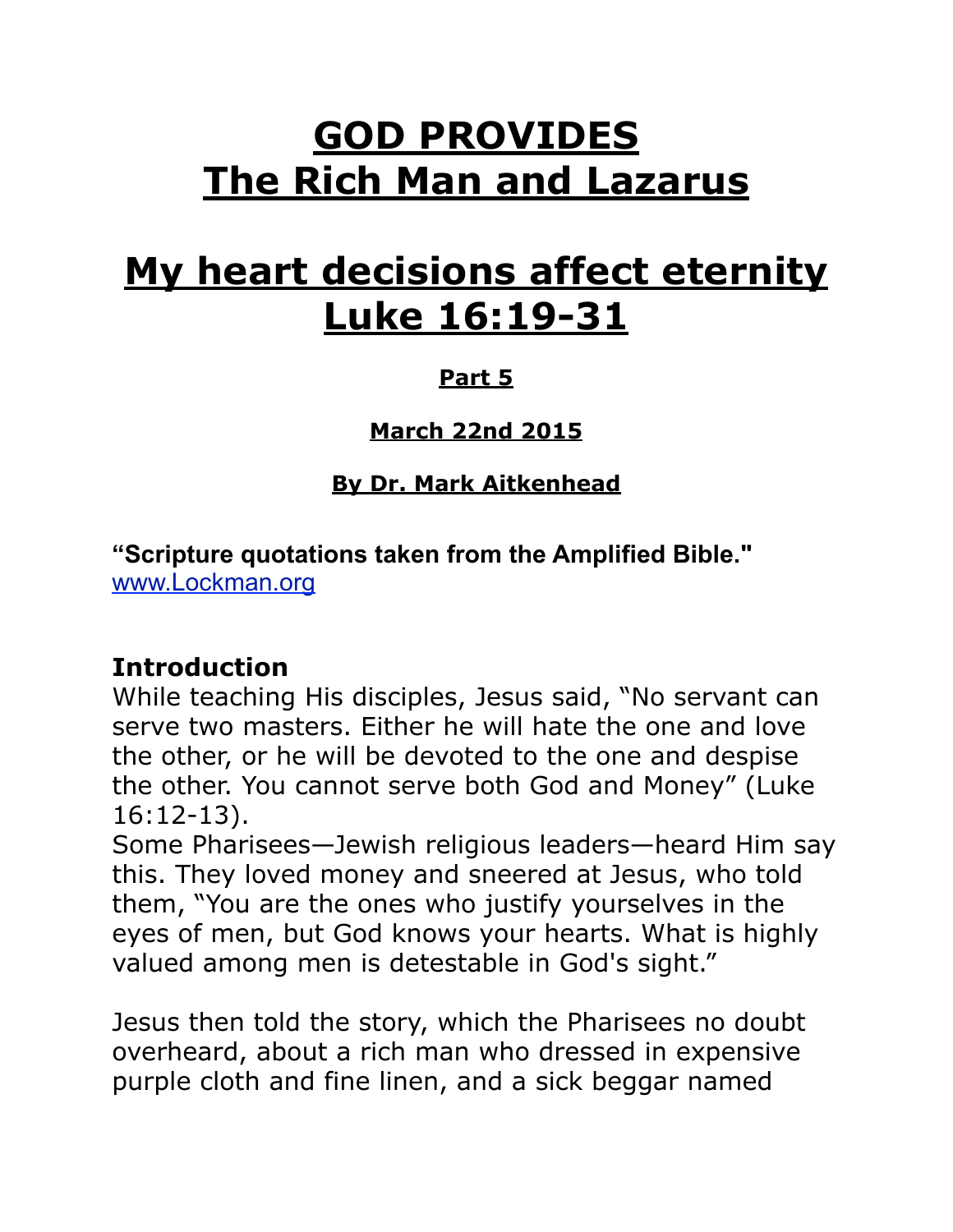Lazarus who begged near the rich man's gate. This story is found in Luke 16:19-31.

## **Luke 16:19-31**

Amplified Bible (AMP)

**19** There was a certain rich man who [habitually] clothed himself in purple and fine linen and reveled *and* feasted *and* made merry in splendor every day.

**20** And at his gate there was [carelessly] dropped down *and* left a certain utterly destitute man named Lazarus, [reduced to begging alms and] covered with [ulcerated] sores.

**21** He [eagerly] desired to be satisfied with what fell from the rich man's table; moreover, the dogs even came and licked his sores.

**22** And it occurred that the man [reduced to] begging died and was carried by the angels to Abraham's bosom. The rich man also died and was buried.

**23** And in Hades (the realm of the dead), being in torment, he lifted up his eyes and saw Abraham far away, and Lazarus in his bosom.

**24** And he cried out and said, Father Abraham, have pity *and* mercy on me and send Lazarus to dip the tip of his finger in water and cool my tongue, for I am in anguish in this flame.

**25** But Abraham said, Child, remember that you in your lifetime fully received [what is due you in] comforts *and* delights, and Lazarus in like manner the discomforts *and* distresses; but now he is comforted here and you are in anguish.

**26** And besides all this, between us and you a great chasm has been fixed, in order that those who want to pass from this [place] to you may not be able, and no one may pass from there to us.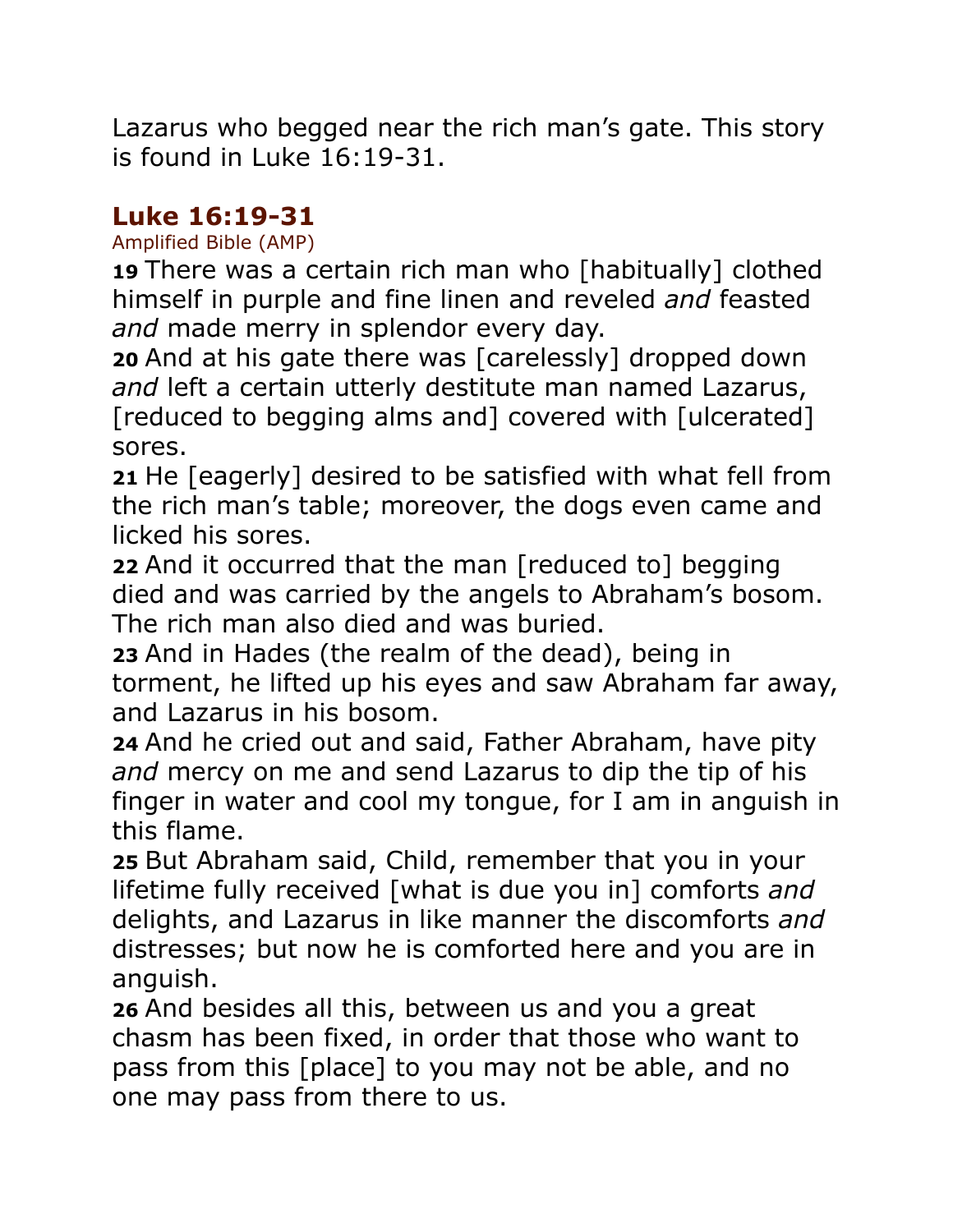**27** And [the man] said, Then, father, I beseech you to send him to my father's house—

**28** For I have five brothers—so that he may give [solemn] testimony *and* warn them, lest they too come into this place of torment.

**29** But Abraham said, They have Moses and the Prophets; let them hear *and* listen to them.

**30** But he answered, No, father Abraham, but if someone from the dead goes to them, they will repent (change their minds for the better and heartily amend their ways, with abhorrence of their past sins).

**31** He said to him, If they do not hear *and* listen to Moses and the Prophets, neither will they be persuaded *and* convinced *and* believe [even] if someone should rise from the dead.

The film clip we'll see now is adapted from this story and begins near the rich man's house. While you watch, reflect on why God gives us the resources we have, such as money and possessions.

Think about what our responsibility is, to God and other people, to use what he has given us in ways that reflect an eternal perspective.

After the film clip, I'll fill you in on "the rest of the story"—what happened to the rich man and Lazarus.

## **Play Film**

## **Key Message**

Each of us will die sometime—maybe soon, maybe many years from now. And what we just saw about the rich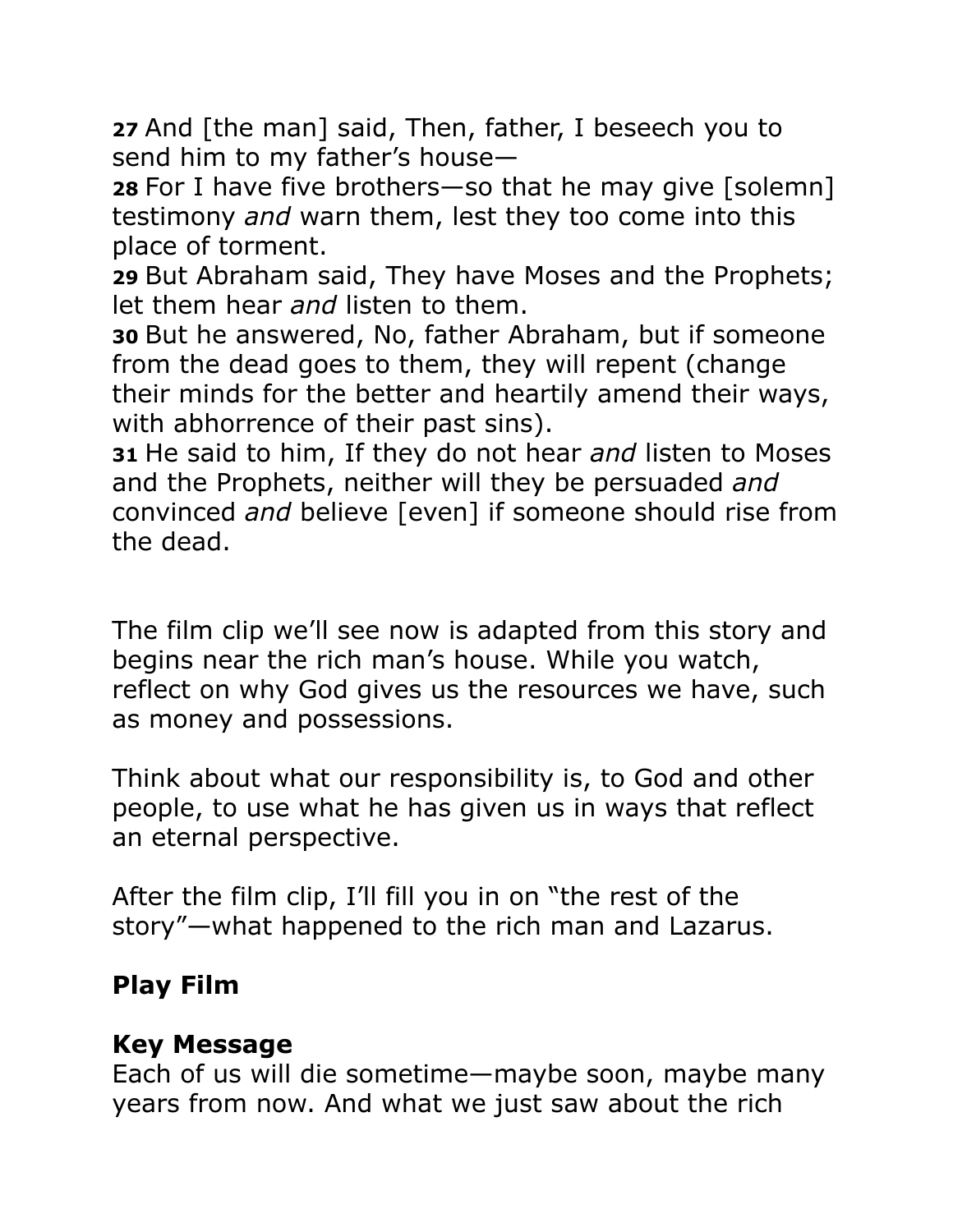man and Lazarus should encourage us and serve as a warning.

The Bible says there is a heaven (Paradise)—and a separate and eternal hell, a terrible place of torment.

We become followers of Jesus by faith, not by the good works we do (Ephesians 2:8- 9).

#### **Ephesians 2:8-9**

Amplified Bible (AMP)

**8** For it is by free grace (God's unmerited favor) that you are saved (delivered from judgment *and* made partakers of Christ's salvation) through [your] faith. And this [salvation] is not of yourselves [of your own doing, it came not through your own striving], but it is the gift of God;

**9** Not because of works [not the fulfillment of the Law's demands], lest any man should boast. [It is not the result of what anyone can possibly do, so no one can pride himself in it or take glory to himself.]

Once we receive Jesus Christ as our Lord and Savior, though, we have certain responsibilities. God tells everyone who follows Him to reach out in Jesus' name to poor and needy people.

Let's go back to Jesus' story and learn what happened to Lazarus and the rich man.

The Bible tells us that Lazarus found himself in heaven next to Abraham—the ancient Hebrew patriarch who founded the Israelites—God's chosen people. Imagine what heaven was like for Lazarus!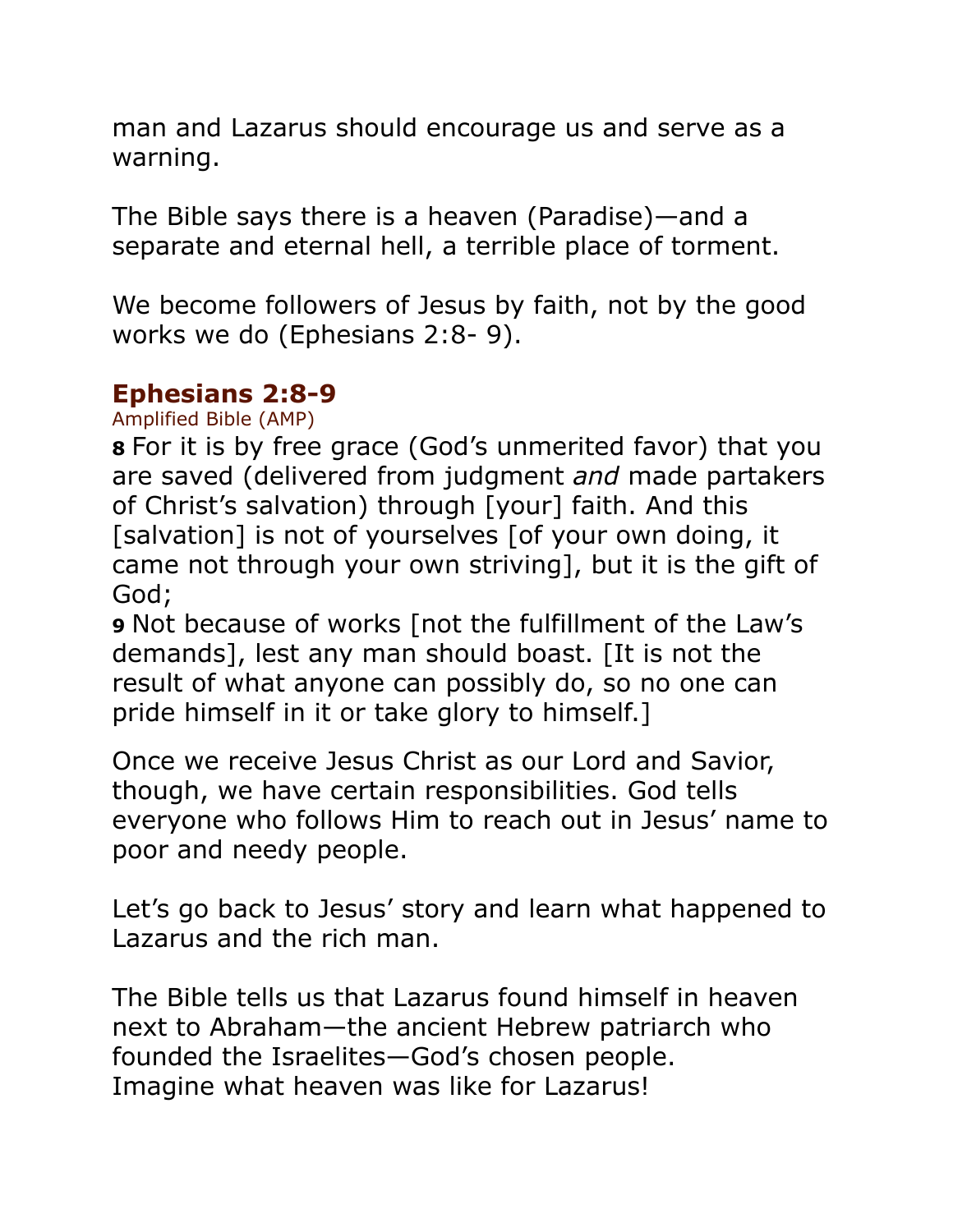Quite a change from lying in a stretcher with sores covering his body! He was in heaven for eternity, where there is no death and pain!

#### **Revelation 21:4**

#### Amplified Bible (AMP)

**4** God will wipe away every tear from their eyes; and death shall be no more, neither shall there be anguish (sorrow and mourning) nor grief nor pain any more, for the old conditions *and* the former order of things have passed away.

The rich man, however, went to hell where he suffered and pleaded for mercy – but it was too late. While on earth, the rich man pursued earthly wealth and its benefits. But he did not care about God and what the Scriptures said about helping people like Lazarus.

God gives us earthly resources—including time, money, and possessions—in order to meet our needs and the needs of other people.

God is our Provider. Everything we have ultimately comes from Him.

If we are faithful to Him—demonstrating our love for Him through obedience—He promises to provide for our needs.

And He challenges us to use our resources to benefit people in need.

Jesus condemned the rich man for his use of wealth, not for having wealth. Instead of helping hurting people like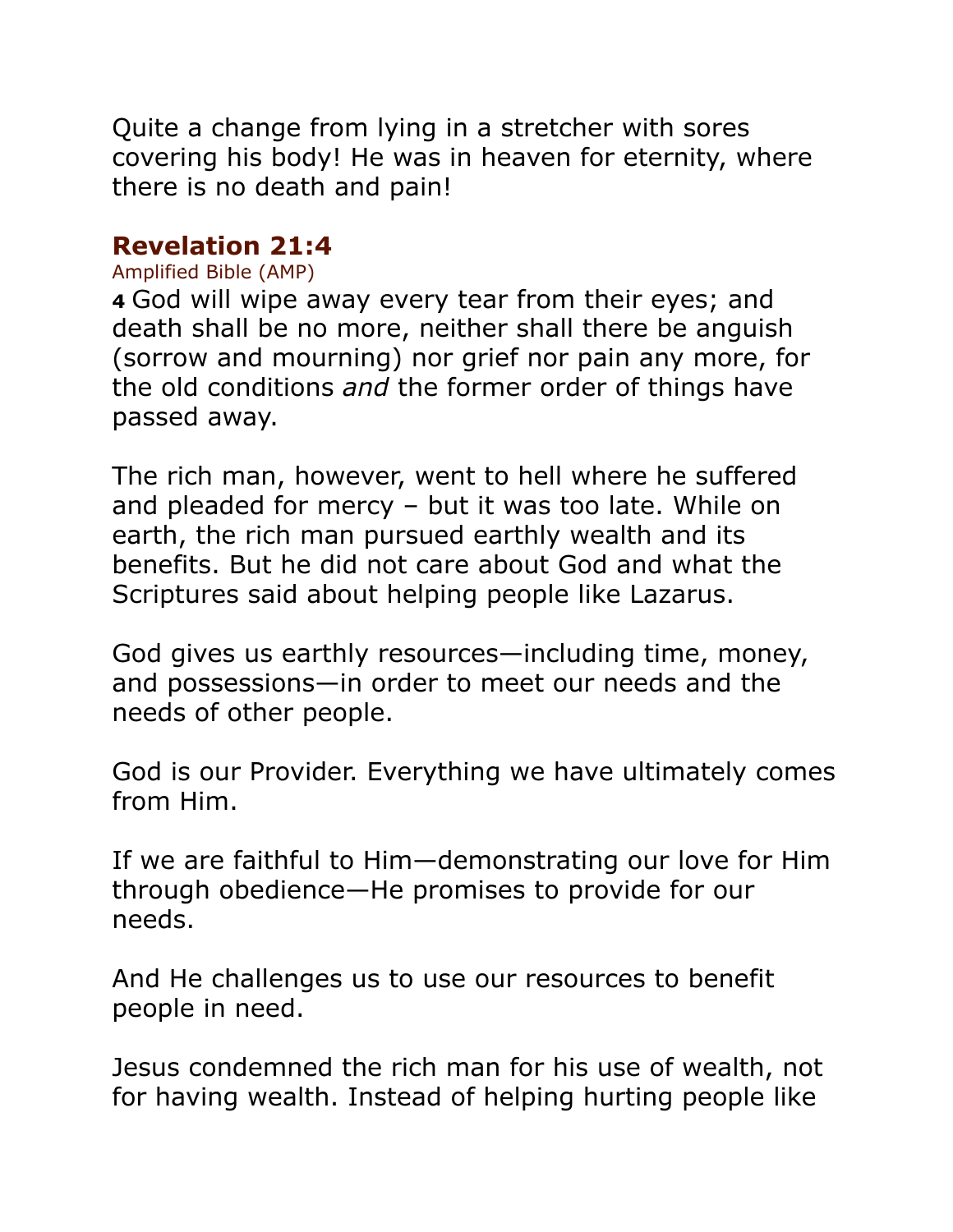Lazarus (who received bad things in life), the rich man (who received good things in life) spent his life serving his selfish desires.

Contrary to what our culture wants us to believe, the financial goal of Christians should never be focused on having easy, comfortable lives. In a way, as followers of Christ, we are called to be like "God's hands and feet" among needy people, wisely sharing our resources—in our neighborhoods, in nursing homes and retirement centers, in homeless shelters, with families struggling to survive financially, with people who cannot afford proper medical care. . . .

## **1 John 3:17-20**

#### Amplified Bible (AMP)

**17** But if anyone has this world's goods (resources for sustaining life) and sees his brother *and* fellow believer in need, yet closes his heart of compassion against him, how can the love of God live *and* remain in him? **18** Little children, let us not love [merely] in theory *or* in speech but in deed and in truth (in practice and in sincerity).

**19** By this we shall come to know (perceive, recognize, and understand) that we are of the Truth, and can reassure (quiet, conciliate, and pacify) our hearts in His presence,

**20** Whenever our hearts in [tormenting] self-accusation make us feel guilty *and* condemn us. [For **[c]**we are in God's hands.] For He is above *and* greater than our consciences (our hearts), and He knows (perceives and understands) everything [nothing is hidden from Him].

#### **James 2:15-17**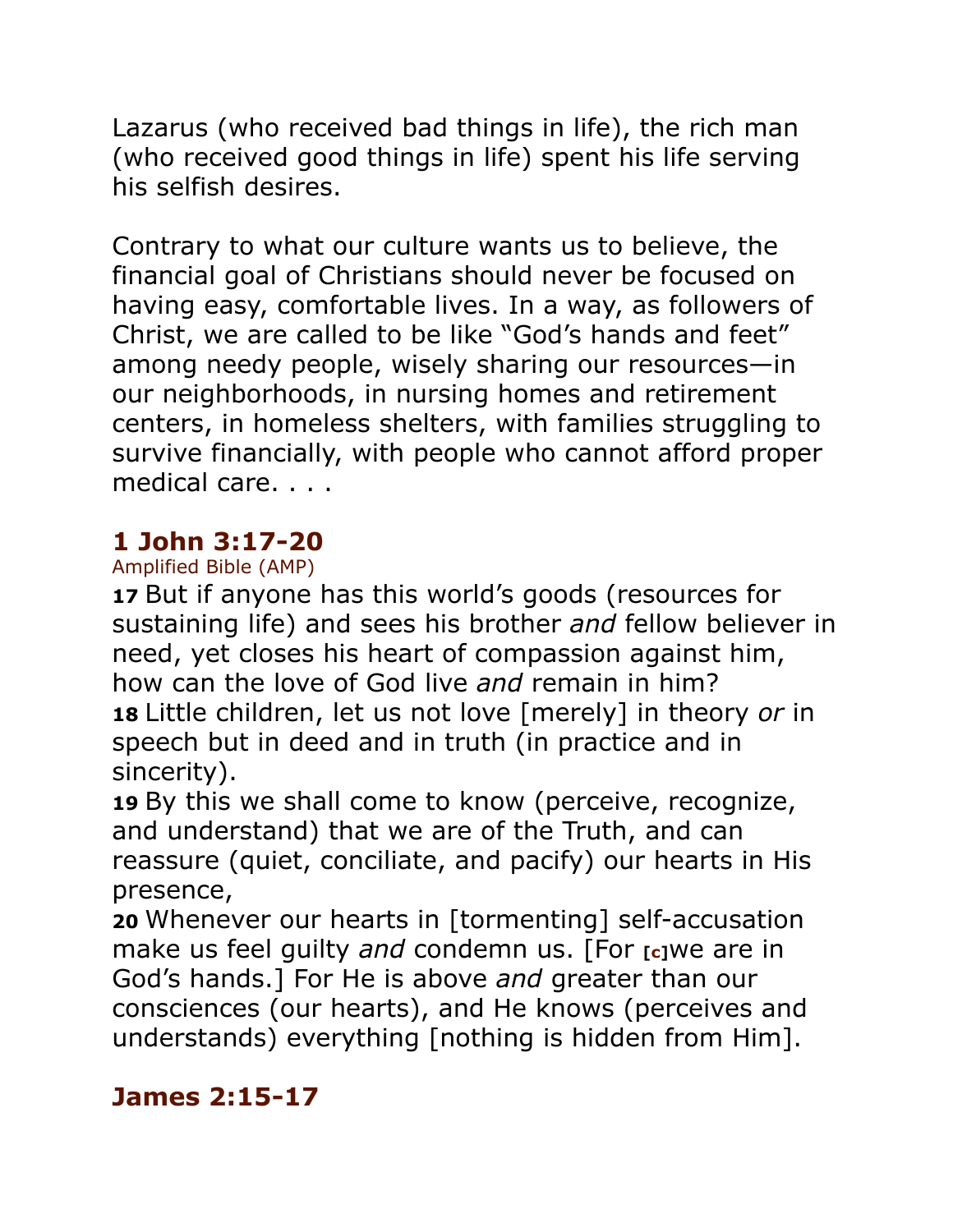Amplified Bible (AMP)

**15** If a brother or sister is poorly clad and lacks food for each day,

**16** And one of you says to him, Good-bye! Keep [yourself] warm and well fed, without giving him the necessities for the body, what good does that do?

**17** So also faith, if it does not have works (deeds and actions of obedience to back it up), by itself is destitute of power (inoperative, dead).

## **Romans 15:1-2**

Amplified Bible (AMP)

We who are strong [in our convictions and of robust] faith] ought to bear with the failings *and* the frailties *and* the tender scruples of the weak; [we ought to help carry the doubts and qualms of others] and not to please ourselves.

**2** Let each one of us make it a practice to please (make happy) his neighbor for his good *and* for his true welfare, to edify him [to strengthen him and build him up spiritually].

#### **Luke 3:9-11**

Amplified Bible (AMP)

**9** Even now the ax is laid to the root of the trees, so that every tree that does not bear good fruit is cut down and cast into the fire.

**10** And the multitudes asked him, Then what shall we do? **11** And he replied to them, He who has two tunics (undergarments), let him share with him who has none; and he who has food, let him do it the same way.

#### **Deuteronomy 15:11**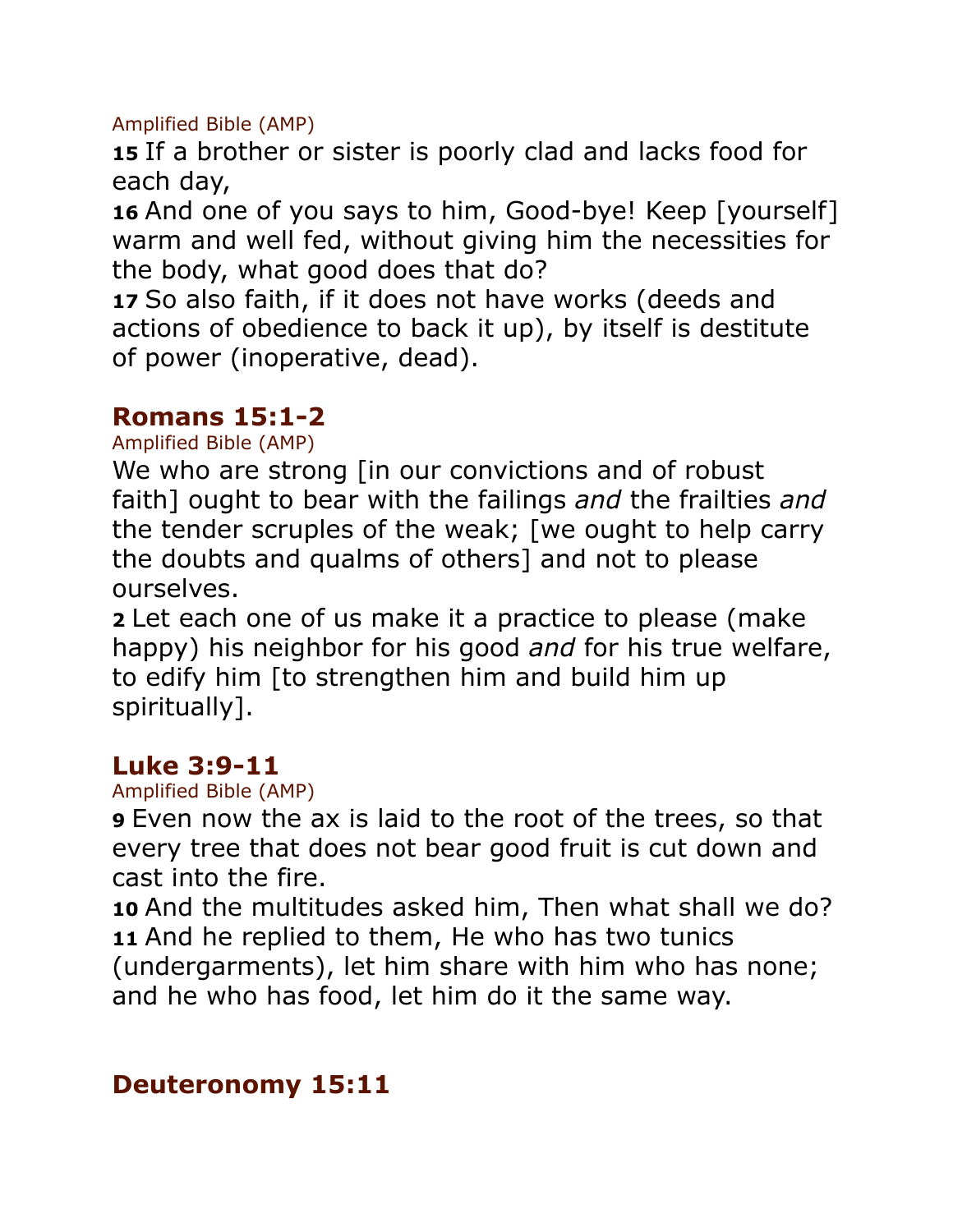Amplified Bible (AMP)

**11** For the poor will never cease out of the land; therefore I command you, You shall open wide your hands to your brother, to your needy, and to your poor in your land.

#### **Jeremiah 9:23-24**

#### Amplified Bible (AMP)

**23** Thus says the Lord: Let not the wise *and* skillful person glory *and* boast in his wisdom *and* skill; let not the mighty *and* powerful person glory *and* boast in his strength *and* power; let not the person who is rich [in physical gratification and earthly wealth] glory *and* boast in his [temporal satisfactions and earthly] riches; **24** But let him who glories glory in this: that he understands and knows Me [personally and practically, directly discerning and recognizing My character], that I am the Lord, Who practices loving-kindness, judgment, and righteousness in the earth, for in these things I delight, says the Lord.

#### **Deuteronomy 8:18**

#### Amplified Bible (AMP)

**18** But you shall [earnestly] remember the Lord your God, for it is He Who gives you power to get wealth, that He may establish His covenant which He swore to your fathers, as it is this day.

#### **Proverbs 19:17**

#### Amplified Bible (AMP)

**17** He who has pity on the poor lends to the Lord, and that which he has given He will repay to him.

It's important to pray and ask God to make us aware and sensitive to needy, hurting people.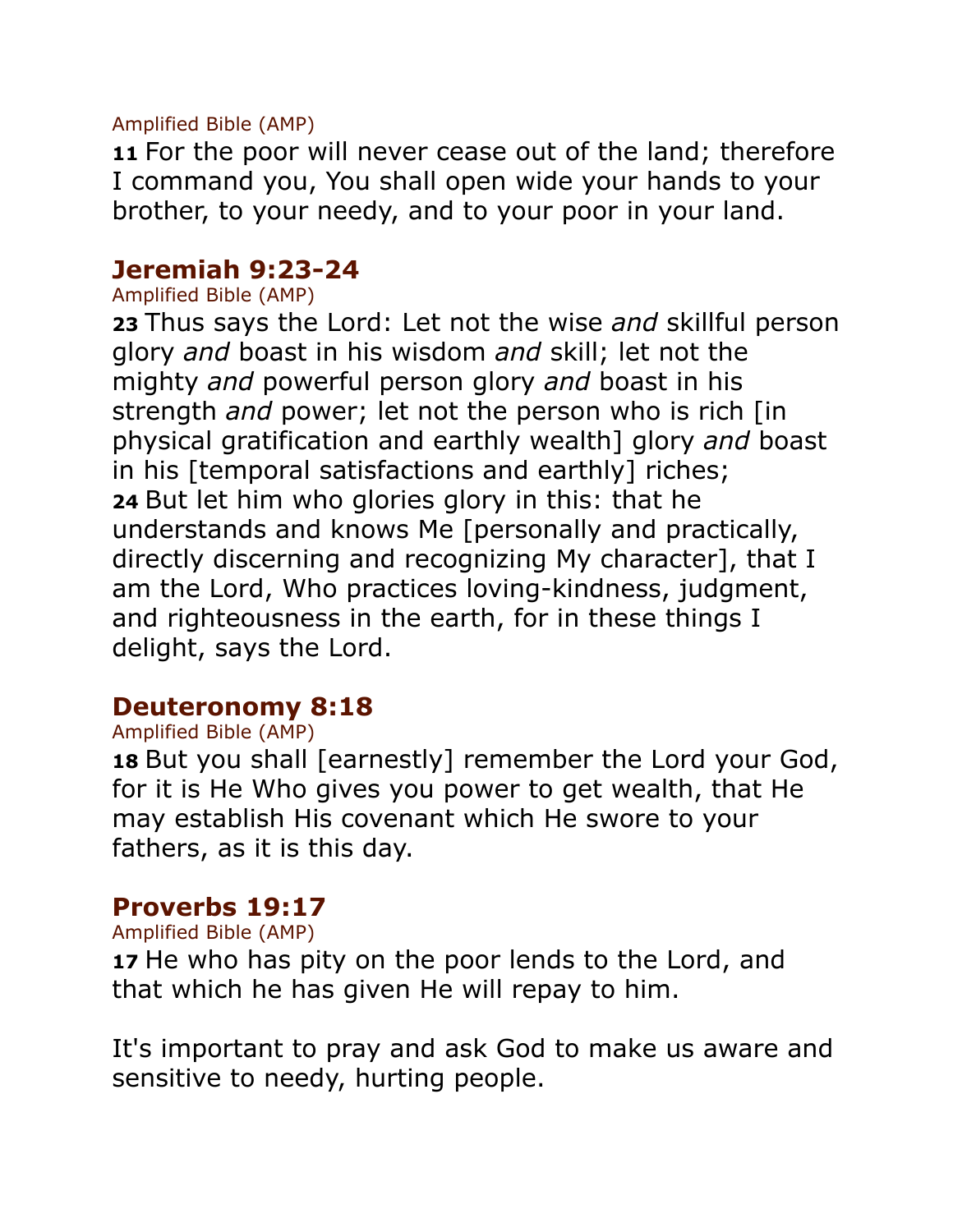Although it is both challenging and rewarding to lovingly help needy, hurting people, did you know that Jesus said (Matthew 25:34-40) that when we do this, we are actually doing it to Him!

#### **Matthew 25:34-40**

#### Amplified Bible (AMP)

**34** Then the King will say to those at His right hand, Come, you blessed of My Father [you favored of God and appointed to eternal salvation], inherit (receive as your own) the kingdom prepared for you from the foundation of the world.

**35** For I was hungry and you gave Me food, I was thirsty and you gave Me something to drink, I was a stranger and you brought Me together with yourselves *and* welcomed *and* entertained *and* lodged Me,

**36** I was naked and you clothed Me, I was sick and you visited Me with help *and* ministering care, I was in prison and you came to see Me.

**37** Then the just *and* upright will answer Him, Lord, when did we see You hungry and gave You food, or thirsty and gave You something to drink?

**38** And when did we see You a stranger and welcomed *and* entertained You, or naked and clothed You?

**39** And when did we see You sick or in prison and came to visit You?

**40** And the King will reply to them, Truly I tell you, in so far as you did it for one of the least [in the estimation of men] of these My brethren, you did it for Me.

Jesus touched people's lives with His love and truth. He healed them. Gave them food. Taught them the Scriptures. Held little children. Touched lepers.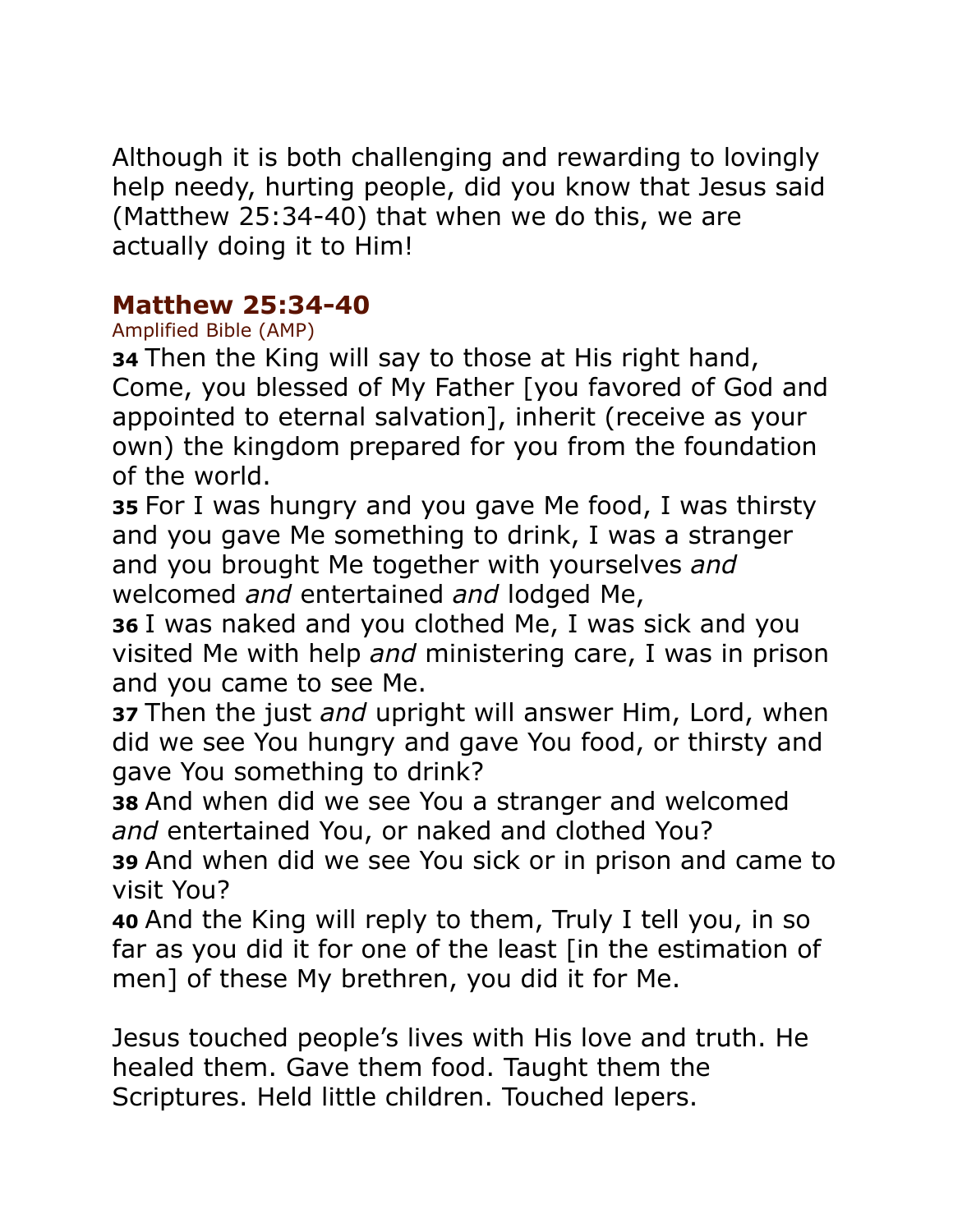How different our lives, and the lives of other people around us, might be if we ask God every day to enable us to demonstrate love to people in need. To encourage them. To share with them. To listen to them. To help them to overcome difficulties. To live out the love and truth of Jesus wherever we are.

God promises to give us the wisdom and power we need to do this—one person . . . one family . . . one neighborhood . . . at a time.

Jesus said: "A man was going down from Jerusalem to Jericho, when he fell into the hands of robbers. They stripped him of his clothes, beat him and went away, leaving him half dead. A priest happened to be going down the same road, and when he saw the man, he passed by on the other side. So too, a Levite, when he came to the place and saw him, passed by on the other side. But a Samaritan, as he traveled, came where the man was; and when he saw him, he took pity on him. He went to him and bandaged his wounds, pouring on oil and wine. Then he put the man on his own donkey, took him to an inn and took care of him. The next day he took out two silver coins and gave them to the innkeeper. 'Look after him,' he said, 'and when I return, I will reimburse you for any extra expense you may have.' "Which of these three do you think was a neighbor to the man who fell into the hands of robbers?" The expert in the law replied, "The one who had mercy on him." Jesus told him, "Go and do likewise." —Luke 10:30-37

As Christians, we are to use our resources—including our time, money, and possessions—in eternal ways that guide people to Jesus Christ.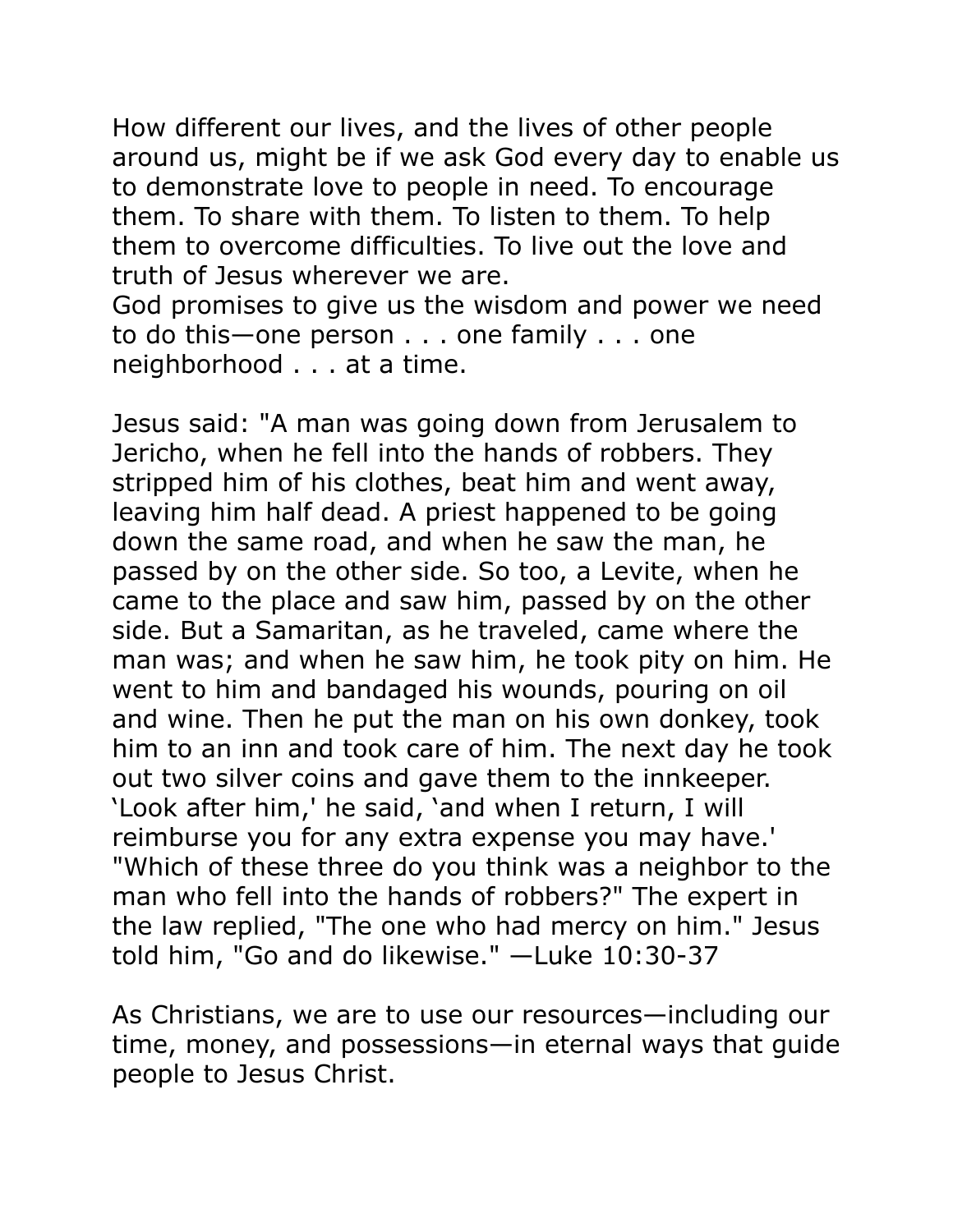It is not wrong to be rich or poor. Poor people have coexisted with rich people since humankind's earliest days.

However, in the Bible—God's Word for us today—God says that earthly wealth is temporary. Rather than living as if this life is all there is, we are to please God—to live in obedience to His truth in the Bible.

That includes demonstrating His love so freely and with such joy that people around us are drawn to know the God we serve.

When people see our love expressed in sincere, practical ways to help meet their needs, they can't help but notice —and may be drawn to God, who is love.

Whatever your background, whatever your God-given gifts may be, wherever you are—you influence people by the way you live.

Think about the people whose lives you touch: friends, family members, coworkers, neighbors, and many others. What impact are you having? Do you reflect the love of Jesus?

When you leave this earth, you will leave a legacy of relationships—people who remember what you claimed to believe, who were influenced by you just as you influenced them.

What kind of legacy do you want to leave?

Related Scriptures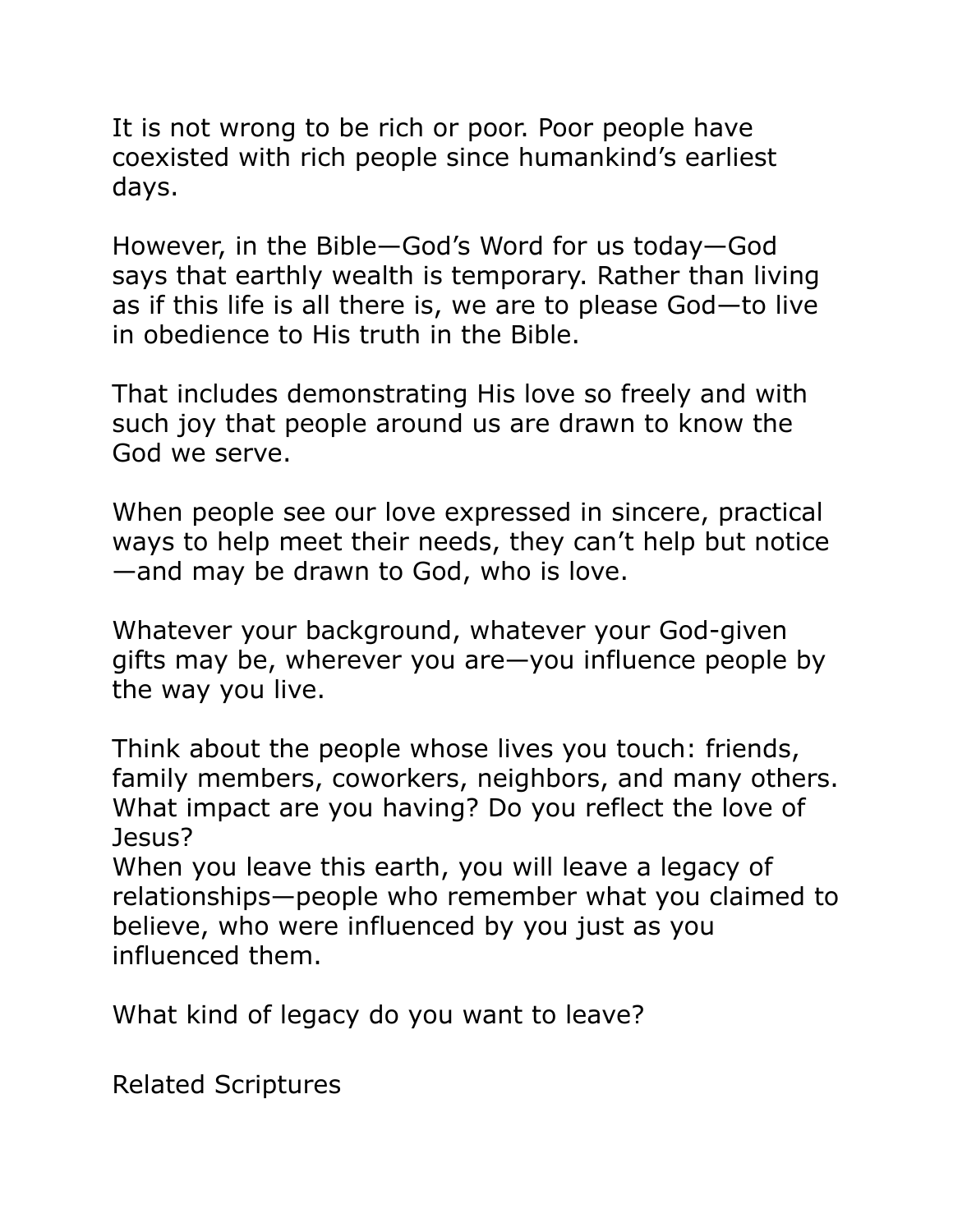## **Matthew 6:19-21**

Amplified Bible (AMP)

**19** Do not gather *and* heap up *and* store up for yourselves treasures on earth, where moth and rust *and* worm consume *and* destroy, and where thieves break through and steal.

**20** But gather *and* heap up *and* store for yourselves treasures in heaven, where neither moth nor rust *nor* worm consume *and* destroy, and where thieves do not break through and steal;

**21** For where your treasure is, there will your heart be also.

## **Matthew 28:19-20**

Amplified Bible (AMP)

**19** Go then and make disciples of all the nations, baptizing them into the name of the Father and of the Son and of the Holy Spirit,

**20** Teaching them to observe everything that I have commanded you, and behold, I am with you all the days (perpetually, uniformly, and on every occasion), to the [very] close *and* consummation of the age. *Amen (so let it be).*

# **Pastoral Challenge**

If people studied your calendar and use of money during the past year, what would they discover about

- Your priorities?
- Your view of possessions?
- You commitment to reach out to people in need?
- Your desire to share the truth and love of Jesus with people who do not yet know

Him personally?

• What needs to change?